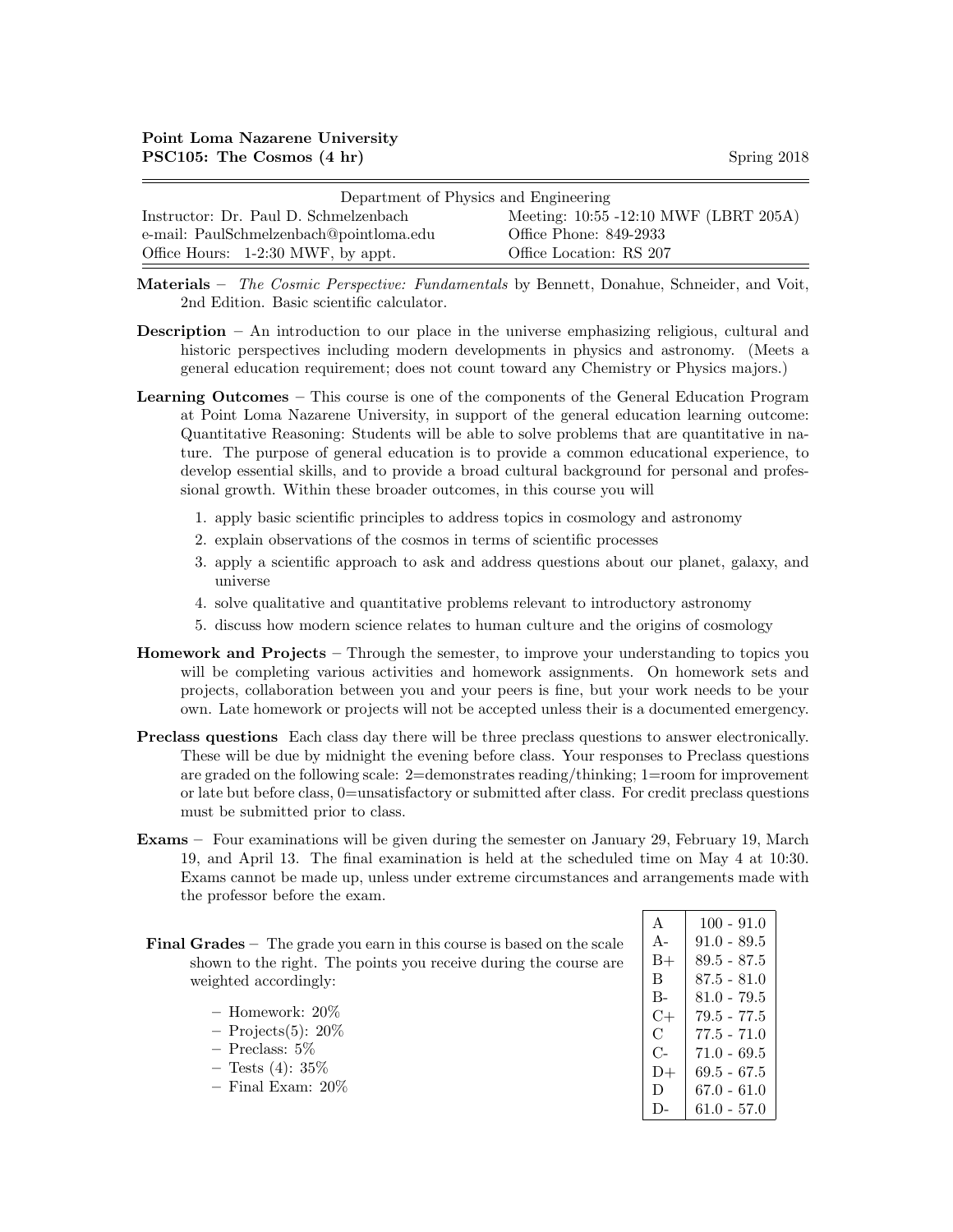University Mission: Point Loma Nazarene University exists to provide higher education in a vital Christian community where minds are engaged and challenged, character is modeled and formed, and service is an expression of faith. Being of Wesleyan heritage, we strive to be a learning community where grace is foundational, truth is pursued, and holiness is a way of life.

Department Mission: The Physics and Engineering Department at PLNU provides strong programs of study in the fields of Physics and Engineering. Our students are well prepared for graduate studies and careers in scientific and engineering fields. We emphasize a collaborative learning environment which allows students to thrive academically, build personal confidence, and develop interpersonal skills. We provide a Christian environment for students to learn values and judgment, and pursue integration of modern scientific knowledge and Christian faith.

- Attendance– Attendance is expected at each class session. In the event of an absence you are responsible for the material covered in class and the assignments given that day. Regular and punctual attendance at all classes is considered essential to optimum academic achievement. If the student is absent from more than 10 percent of class meetings, the faculty member can file a written report which may result in de-enrollment. If the absences exceed 20 percent, the student may be de-enrolled without notice until the university drop date or, after that date, receive the appropriate grade for their work and participation. See http://catalog.pointloma.edu/content.php?catoid=24&amp:navoid=1581#Class Attendance in the Undergraduate Academic Catalog.
- Academic Honesty Students should demonstrate academic honesty by doing original work and by giving appropriate credit to the ideas of others. Academic dishonesty is the act of presenting information, ideas, and/or concepts as one's own when in reality they are the results of another person's creativity and effort. A faculty member who believes a situation involving academic dishonesty has been detected may assign a failing grade for that assignment or examination, or, depending on the seriousness of the offense, for the course. Faculty should follow and students may appeal using the procedure in the university Catalog. See [http://catalog.pointloma.edu/content.php?catoid=24&navoid=1581#Academic Honesty](http://catalog.pointloma.edu/content.php?catoid=24&navoid=1581) for definitions of kinds of academic dishonesty and for further policy information.
- Academic Accommodations –If you have a diagnosed disability, please contact PLNU's Disability Resource Center (DRC) within the first two weeks of class to demonstrate need and to register for accommodation by phone at 619-849-2486 or by e-mail at DRC@pointloma.edu. See Disability Resource Center for additional information. For more details see the PLNU catalog: http://catalog.pointloma.edu/content.php?catoid=24&amp:navoid=1581#Academic Accom[modations.](http://catalog.pointloma.edu/content.php?catoid=24&navoid=1581) Students with learning disabilities who may need accommodations should discuss options with the instructor during the first two weeks of class.
- **Class Enrollment** It is the student's responsibility to maintain his/her class schedule. Should the need arise to drop this course (personal emergencies, poor performance, etc.), the student has the responsibility to follow through (provided the drop date meets the stated calendar deadline established by the university), not the instructor. Simply ceasing to attend this course or failing to follow through to arrange for a change of registration (drop/add) may easily result in a grade of F on the official transcript.
- **Credit Hour** In the interest of providing sufficient time to accomplish the stated course learning outcomes, this class meets the PLNU credit hour policy for a 4 unit class delivered over 16 weeks. Specific details about how the class meets the credit hour requirements can be provided upon request.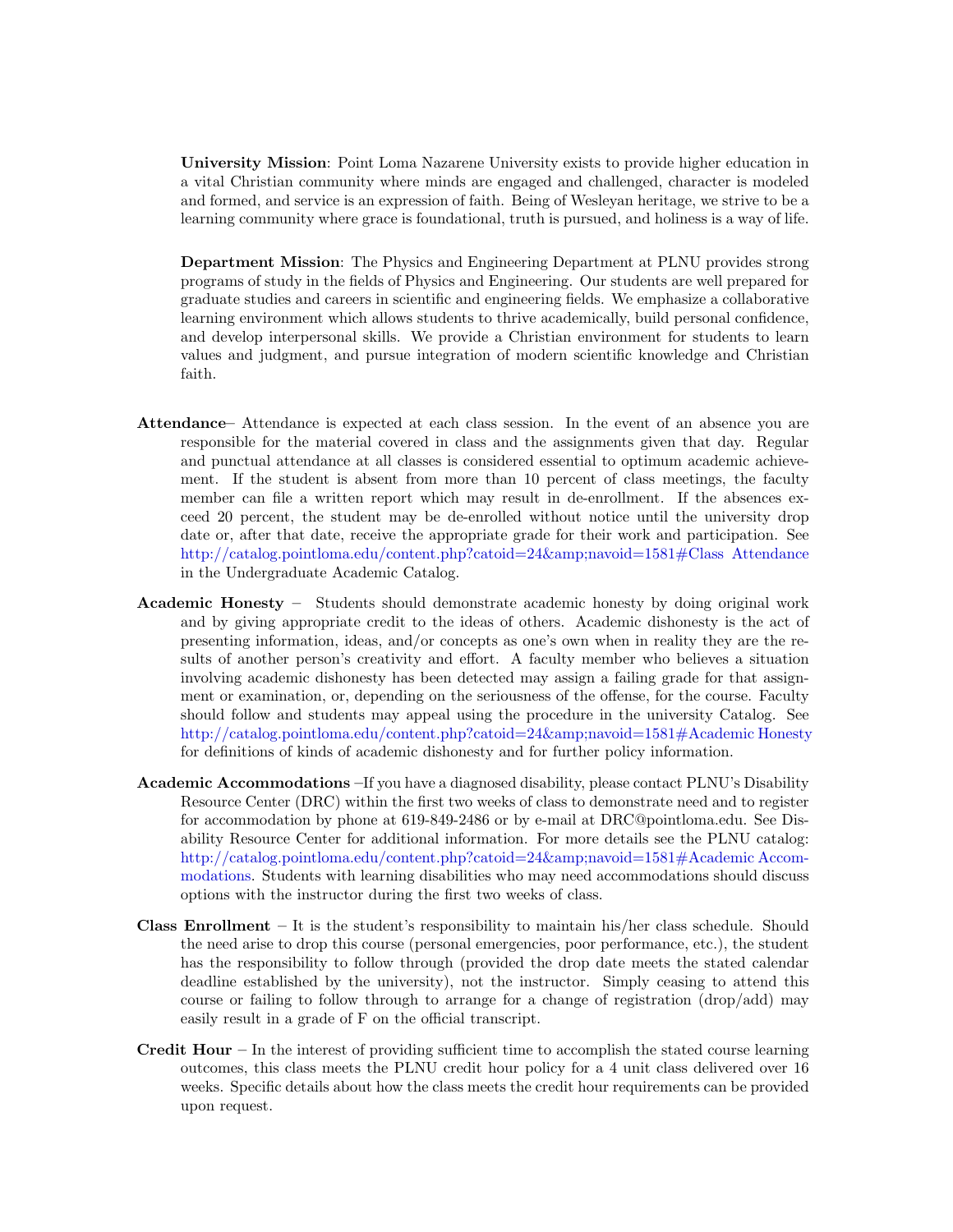- Final Exam The final exam date and time is set by the university at the beginning of the semester and may not be changed by the instructor. This schedule can be found on the university website and in th course calendar. No requests for early examinations will be approved. Only in the case that a student is required to take three exams during the same day of finals week, is an instructor authorized to consider changing the exam date and time for that particular student.
- Copyright Protected Materials Point Loma Nazarene University, as a non-profit educational institution, is entitled by law to use materials protected by the US Copyright Act for classroom education. Any use of those materials outside the class may violate the law.